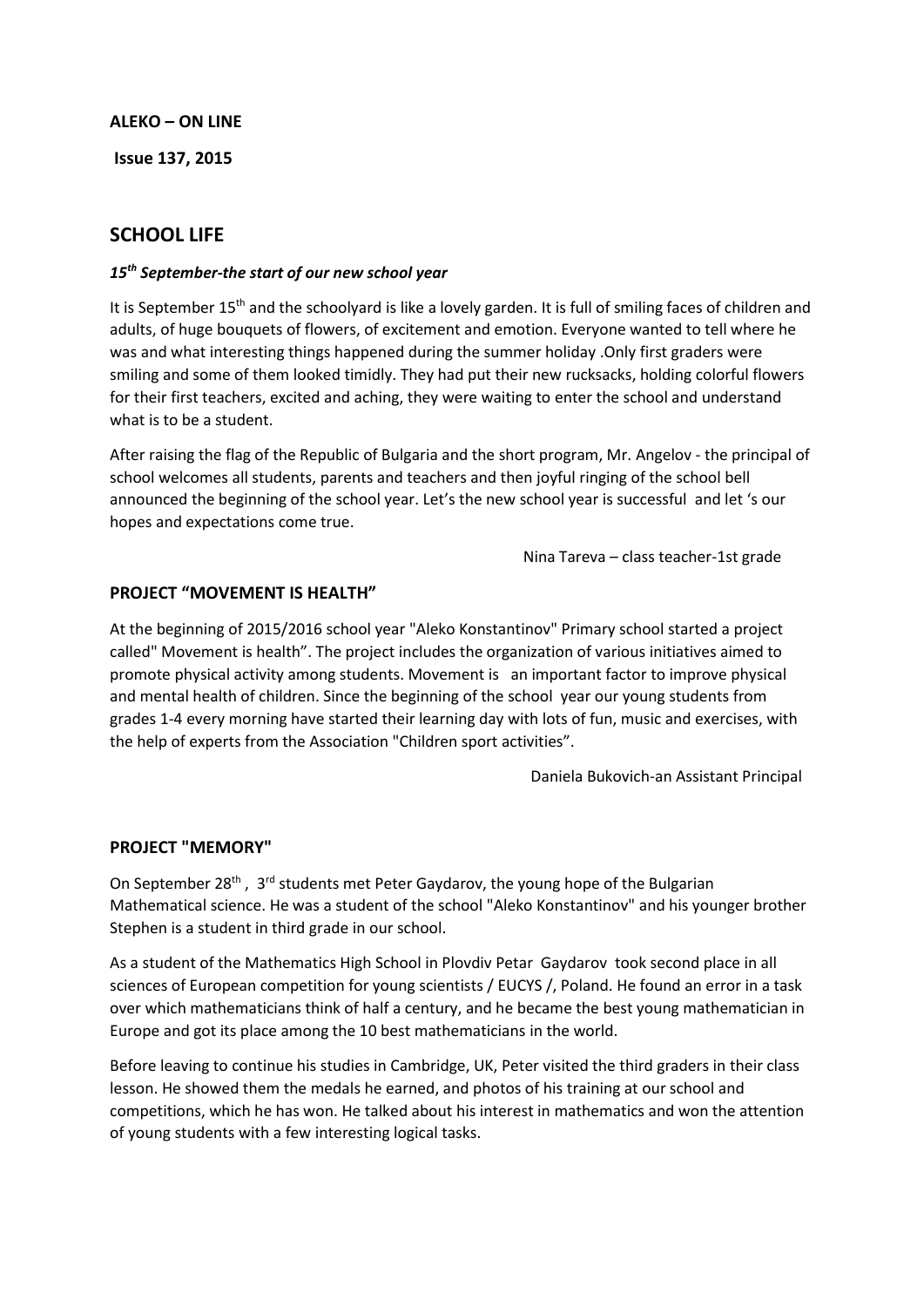Peter won the hearts of the children with his modesty and sense of humor, he answered to all their questions. Finally, the children surrounded him and invited him again to visit our school.

Todorka Tahchieva- class teacher -3 rd grade

# **UNESCO declared Theodosiy Spasov as "Artist of Peace"**

Bulgarian musician Theodosiy Spasov was awarded with the title "Artist of peace " by UNESCO. He is awarded for his talent and innovation and his commitment to highlight music as a force for improving the dialogue between people, cultures and communities. The musician was officially awarded at a ceremony in Sofia. He joined the list of the international celebrities who use their influence to support messages and programs of UNESCO.

Theodosiy Spasov has played with symphony orchestras and music groups both in Bulgaria and in many other countries worldwide. He has released over 30 albums, some of them solo. He has won numerous awards in his native country and in abroad .Teodosiy Spasov has won the "Grammy" Award with the Mystery of Bulgarian Voices. UNESCO Artists for Peace are internationally recognized personalities who use their influence and prestige to promote messages and programs of the Organization.

Eliana Shtereva-3 rd grade teacher

# *5 th October - International Day of the teacher*

# *Happy holiday, dear colleagues!*

# **LANGUAGE PAGE**

## *UNITED KINGDOM?*

The terms "Britain", "British" and "Briton" are used throughout to refer to people, places and events in Britain or the United Kingdom, or its components, England, Wales, Scotland and Northern Ireland as appropriate. The term "Great Britain" was occasionally used from about 1603, and the Kingdom of Great Britain formed on 1 May 1707 when the kingdoms of England and Scotland were merged. On 1 January 1801, Ireland was included to form the United Kingdom of Great Britain and Ireland. After